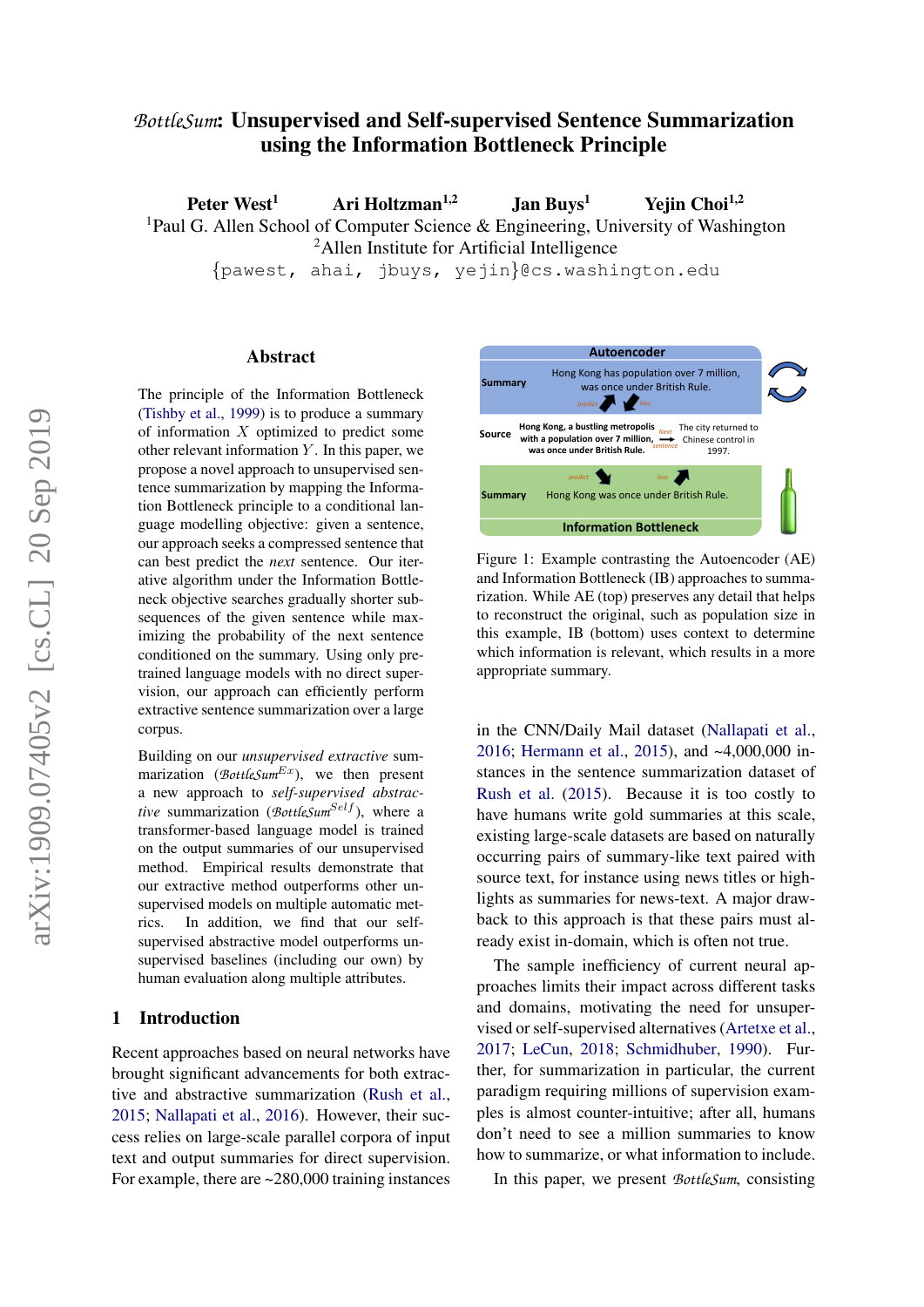of a pair of novel approaches, *BottleSum*Ex and BottleSum<sup>Self</sup> for *unsupervised* extractive and self*supervised abstractive* summarization, respectively. Core to our approach is the principle of the Information Bottleneck [\(Tishby et al.,](#page-9-0) [1999\)](#page-9-0), producing a summary for information X optimized to predict some other relevant information Y. In particular, we map (conditional) language modeling objectives to the Information Bottleneck principle to guide the unsupervised model on what to keep and what to discard.

The key intuition of our bottleneck-based summarization is that a good sentence summary contains information related to the broader context while discarding less significant details. Figure [1](#page-0-0) demonstrates this intuition. Given input sentence "Hong Kong, a bustling metropolis with a population over 7 million, ...", which is followed by the next sentence "The city returned to Chinese control in 1997", the information bottleneck would suggest that minute details such as the city's population being over 7 million are relatively less important to keep. In contrast, the continued discussion of the city's governance in the next sentence suggests its former British rule is important here.

This intuition contrasts with that of autoencoder-based approaches where the goal is to minimize the reconstruction loss of the input sentence when constructing the summary [\(Miao](#page-9-7) [and Blunsom,](#page-9-7) [2016;](#page-9-7) [Wang and Lee,](#page-10-0) [2018;](#page-10-0) [Fevry](#page-9-8) [and Phang,](#page-9-8) [2018;](#page-9-8) [Baziotis et al.,](#page-9-9) [2019\)](#page-9-9). Under the reconstruction loss, minute but specific details such as the city's population being over 7 million will be difficult to discard from the summary, because they are useful for reconstruction.

Concretely, *BottleSum<sup>Ex</sup>* is an extractive and unsupervised sentence summarization method using the next sentence, a sample of nearby context, as guidance to *relevance*, or what information to keep. We capture this with a conditional language modelling objective, allowing us to benefit from powerful deep neural language models that are pre-trained over an extremely large-scale corpus. Under the Information Bottleneck objective, we present an iterative algorithm that searches gradually shorter subsequences of the source sentence while maximizing the probability of the next sentence conditioned on the summary. The benefit of this approach is that it requires no domain-specific supervision or fine-turning.

Building on our unsupervised extractive sum-

marization, we then present *BottleSum<sup>Self</sup>*, a new approach to self-supervised abstractive summarization. This method also uses a pretrained language model, but turns it into an abstractive summarizer by fine-tuning on the output summaries generated by *BottleSum<sup>Ex</sup>* paired with their original input sentences. The goal is to generalize the summaries generated by an extractive method by training a language model on them, which can then produce abstractive summaries as its generation is not constrained to be extractive.

Together, *BottleSum<sup>Ex</sup>* and *BottleSum<sup>Self</sup>* are *BottleSum* methods for unsupervised sentence summarization. Empirical results demonstrate that  $BottleSum<sup>Ex</sup>$  outperforms other unsupervised methods on multiple automatic metrics, closely followed by *BottleSum<sup>Self</sup>*. Furthermore, testing on a large unsupervised corpus, we find *BottleSum<sup>Self</sup>* outperforms unsupervised baselines (including our own  $BottleSum<sup>Ex</sup>$ ) on human evaluation along multiple attributes.

### <span id="page-1-1"></span>2 The Information Bottleneck Principle

Unsupervised summarization requires formulating an appropriate learning objective that can be optimized without supervision (example summaries). Recent work has treated unsupervised summarization as an autoencoding problem with a reconstruction loss [\(Miao and Blunsom,](#page-9-7) [2016;](#page-9-7) [Baziotis](#page-9-9) [et al.,](#page-9-9) [2019\)](#page-9-9). The goal is then to produce a compressed summary from which the source sentence can be accurately predicted, i.e. to maximize:

<span id="page-1-0"></span>
$$
\mathbb{E}_{p(\tilde{s}|s)} \, \log p(s|\tilde{s}),\tag{1}
$$

where s is the source sentence,  $\tilde{s}$  is the generated summary and  $p(\tilde{s}|s)$  the learned summarization model. The exact form of this loss may be more elaborate depending on the system, for example including an auxiliary language modeling loss, but the main aim is to produce a summary from which the source can be reconstructed.

The intuitive limitation of this approach is that it will always prefer to retain all informative content from the source. This goes against the fundamental goal of summarization, which crucially needs to forget all but the "relevant" information. It should be detrimental to keep tangential information, as illustrated by the example in Figure [1.](#page-0-0) As a result, autoencoding systems need to introduce additional loss terms to augment the reconstruction loss (e.g. length penalty, or the topic loss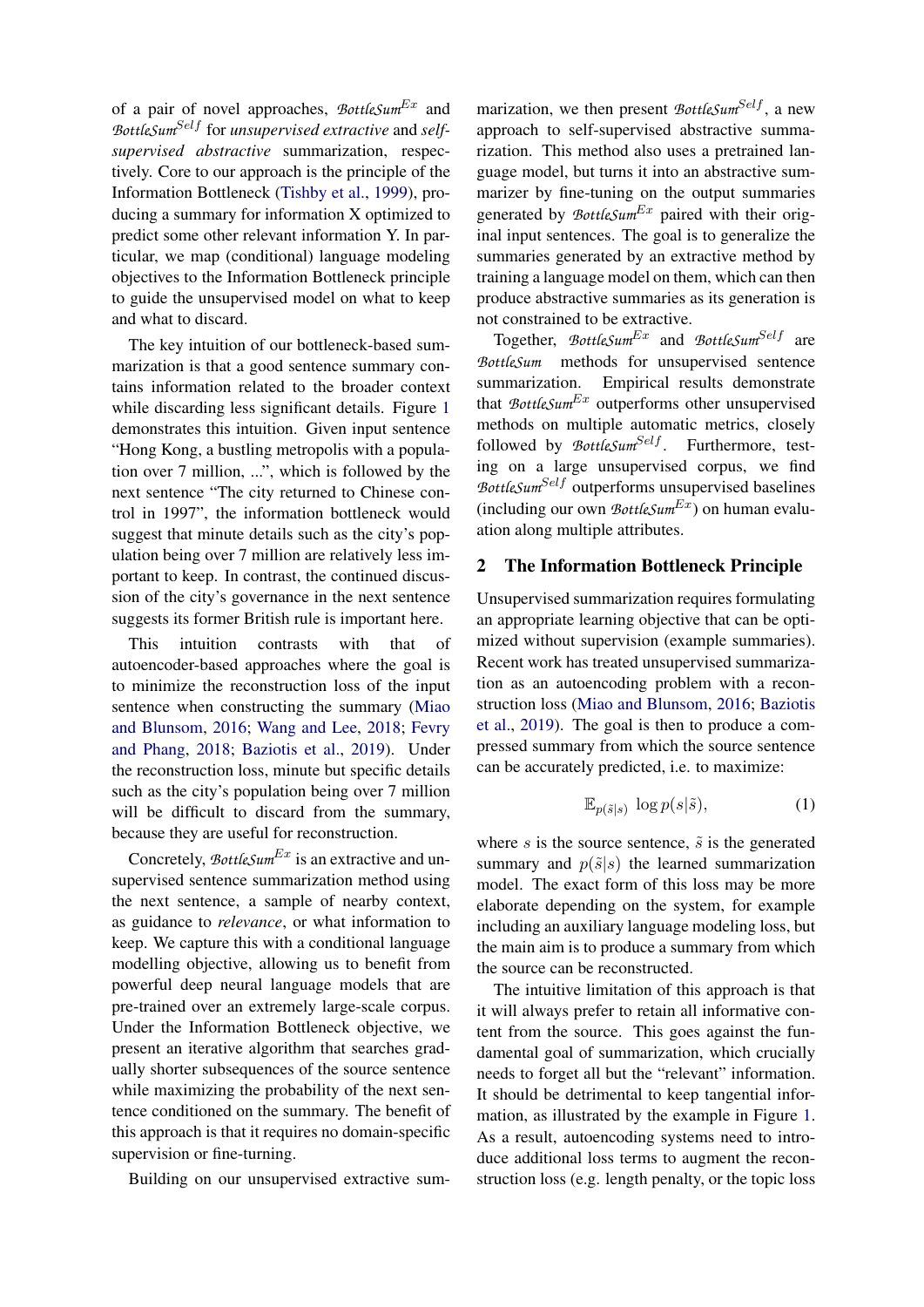### of [Baziotis et al.](#page-9-9) [\(2019\)](#page-9-9)).

The premise of our work is that the Information Bottleneck (IB) principle [\(Tishby et al.,](#page-9-0) [1999\)](#page-9-0) is a more natural fit for summarization. Unlike reconstruction loss, which requires augmentative terms to summarize, IB naturally incorporates a tradeoff between information selection and pruning. These approaches are compared directly in section [5.](#page-4-0)

At its core, IB is concerned with the problem of maximal compression while defining a formal notion of information relevance. This is introduced with an external variable  $Y$ . The key is that  $S$ , the summary of source S, contains only information useful for predicting  $Y$ . This can be posed formally as learning a conditional distribution  $p(S|S)$ minimizing:

<span id="page-2-3"></span>
$$
I(\tilde{S};S) - \beta I(\tilde{S};Y),\tag{2}
$$

where *I* denotes mutual information between these variables.

A notion of information relevance comes from the second term, the *relevance term*: with a positive coefficient  $\beta$ , this is encouraging summaries  $S$  to contain information shared with  $Y$ . The first term, or *pruning term*, ensures that irrelevant information is discarded. By minimizing the mutual information between summary  $\tilde{S}$  and source  $S$ , any information about the source that is not credited by the *relevance term* is thrown away. The statistical structure of IB makes this compressive by forcing the summary to only contain informa-tion shared with the source.<sup>[1](#page-2-0)</sup>

In sum, IB relies on 3 principles:

- 1. Encouraging relevant information with a *relevance term*.
- 2. Discouraging extra information with a *pruning term*.
- 3. Strictly summarizing the source.

To clarify the difference from a reconstructive loss, suppose there is irrelevant information in S (i.e. unrelated to relevance variable  $Y$ ), call this Z. With the IB objective (eq [3\)](#page-3-0), there is no benefit to keeping any information from Z, which strictly makes the first term worse (more mutual information between source and summary) and does not affect the second  $(Z$  is unrelated to  $Y$ ). In contrast, because  $Z$  contains information about  $S$ , including it in  $\tilde{S}$  could easily benefit the reconstructive loss (eq. [1\)](#page-1-0) despite being irrelevant.

As a relevance variable we will use the sentence following the source in the document in which it occurs. This choice is motivated by linguistic cohesion, in which we expect more broadly relevant information to be common between consecutive sentences, while less relevant information and details are often not carried forward.

We use these principles to derive two methods for sentence summarization. Our first method ([§3\)](#page-2-1) enforces strict summarization through being extractive. Additionally, it does not require any training, so can be applied directly without the availability of domain-specific data. The second method ([§4\)](#page-3-1) generalizes IB-based summarization to *abstractive* summarization that can be trained on large unsupervised datasets, learning an explicit summarization function  $p(\tilde{s}|s)$  over a distribution of inputs.

# <span id="page-2-1"></span>3 Unsupervised Extractive Summarization

We now use the Information Bottleneck principle to propose *BottleSum<sup>Ex</sup>*, an unsupervised extractive approach to sentence summarization. Our approach does not require any training; only a pretrained language model is required to satisfy the IB principles of [\(2\)](#page-1-1), and the stronger the language model, the stronger our approach will be. In section [5](#page-4-0) we demonstrate the effectiveness of this method using GPT-2, the pretrained language model of [Radford et al.](#page-9-10) [\(2019\)](#page-9-10). <sup>[2](#page-2-2)</sup>

### 3.1 IB for Extractive Summarization

Here, we take advantage of the natural parallel between the Information Bottleneck and summarization developed in section [2.](#page-1-1) Working from the 3 IB principles stated there, we derive a set of actionable principles for a concrete sentence summarization method.

We approach the task of summarizing a single sentence s using the following sentence  $s_{next}$  as the relevance variable. The method will be a deterministic function mapping s to the summary  $\tilde{s}$ , so instead of learning a distribution over summaries, we take  $p(\tilde{s}|s) = 1$  for the summary we arrive at. Our goal is then to optimize the IB equation (Eq [2\)](#page-2-3)

<span id="page-2-0"></span><sup>&</sup>lt;sup>1</sup>In IB, this is a strict statistical relationship.

<span id="page-2-2"></span><sup>&</sup>lt;sup>2</sup>We use the originally released "small"  $117M$  parameter version.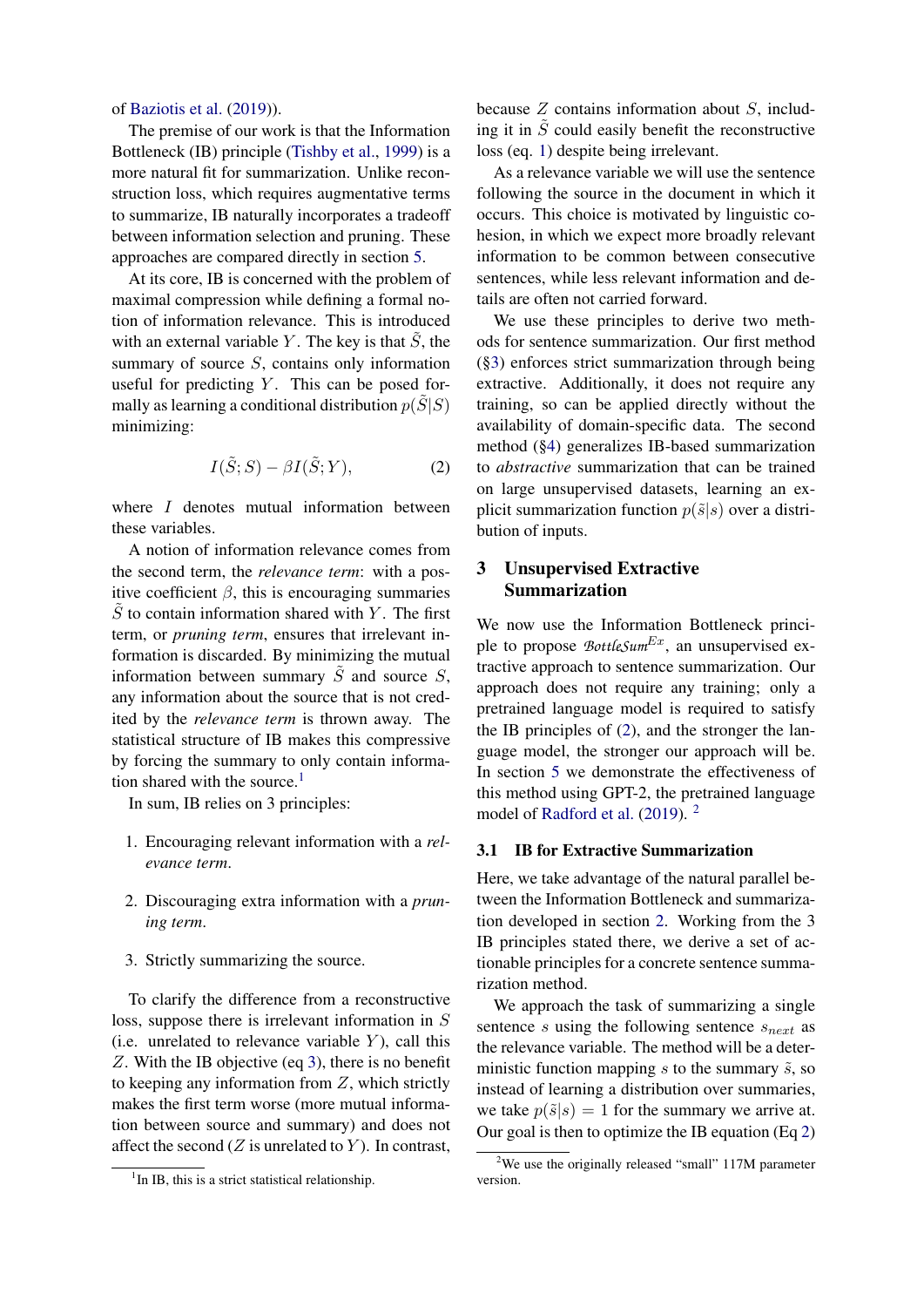for a single example rather a distribution of inputs (as in the original IB method).

In this setting, to minimize equation [2](#page-2-3) we can equivalently minimize:

<span id="page-3-0"></span>
$$
-\log p(\tilde{s}) - \beta_1 p(s_{next}|\tilde{s}) p(\tilde{s}) \log p(s_{next}|\tilde{s}), \quad (3)
$$

where coefficient  $\beta_1 > 0$  controls the trade-off between keeping relevant information and pruning. See appendix [A](#page-11-0) for the derivation of this equation. Similar to eq [2,](#page-2-3) the first term encourages pruning, while the second encourages information about the relevance variable,  $s_{next}$ . Both unique values in eq [3](#page-3-0) ( $p(\tilde{s})$  and  $p(s_{next}|\tilde{s})$ ) can be estimated directly by a pretrained language model, a result of the summary being natural language as well as our choice of relevance variable. This will give us a direct path to enforcing IB principles 1 and 2 from section [2.](#page-1-1)

To interpret principle 3 for text, we consider what attributes are important to strict textual summarization. Simply, a strict textual summary should be shorter than the source, while agreeing semantically. The first condition is straightforward but the second is currently infeasible to ensure with automatic systems, and so we instead enforce extractive summarization to ensure the first and encourage the second.

Without a supervised validation set, there is no clear way to select a value for  $\beta_1$  in Eq [3](#page-3-0) and so no way to optimize this directly. Instead, we opt to ensure both terms improve as our method proceeds. Thus, we are not comparing the pruning and relevance terms directly (only ensuring mutual progress), and so we optimize simpler quantities monotonic in the two terms instead:  $p(\tilde{s})$  for pruning and  $p(y|\tilde{s})$  for relevance.

We perform extractive summarization by iteratively deleting words or phrases, starting with the original sentence. At each elimination step, we only consider candidate deletions which decrease the value of the pruning term, i.e., increase the language model score of the candidate summary. This ensures progress on the pruning term, and also enforces the notion that word deletion should reduce the information content of the summary. The relevance term is optimized through only expanding candidates that have the highest relevance scores at each iteration, and picking the candidate with the highest relevance score as final summary.

Altogether, this gives 3 principles for extractive summarization with IB.

- 1. Maximize *relevance term* by maximizing  $p(s_{next}|\tilde{s})$ .
- 2. Prune information and enforce compression by bounding:  $p(\tilde{s}_{i+1}) > p(\tilde{s}_i)$ .
- 3. Enforce strict summarization by extractive word elimination.
- <span id="page-3-3"></span>3.2 Method

<span id="page-3-2"></span>

| <b>Algorithm 1</b> BottleSum <sup>Ex</sup> method |  |  |
|---------------------------------------------------|--|--|
|---------------------------------------------------|--|--|

|     | <b>Require:</b> sentence s and context $s_{next}$                     |
|-----|-----------------------------------------------------------------------|
|     | 1: $C \leftarrow \{s\}$<br>$\triangleright$ set of summary candidates |
|     | 2: for l in length(s)1 do                                             |
| 3:  | $C_l \leftarrow \{s' \in C \mid len(s') = l\}$                        |
| 4:  | sort $C_l$ descending by $p(s_{next} s')$                             |
| 5:  | for s' in $C_l[1:k]$ do                                               |
| 6:  | $l' \leftarrow length(s')$                                            |
| 7:  | for $j$ in 1m do                                                      |
| 8:  | for i in 1 $(l'-j)$ do                                                |
| 9:  | $s'' \leftarrow s'[1:i-1] \circ s'[i+j:l']$                           |
| 10: | if $p(s'') > p(s')$ then                                              |
| 11: | $C \leftarrow C + \{s''\}$                                            |
|     | 12: <b>return</b> arg max $p(s_{next} s')$<br>$s' \in C$              |

We turn these principles into a concrete method which iteratively produces summaries of decreasing length by deleting consecutive words in candidate summaries (Algorithm [1\)](#page-3-2). The relevance term is optimized in two ways: first, only the topscoring summaries of each length are used to generate new, shorter summaries (line [5\)](#page-3-2). Second, the final summary is chosen explicitly by this measure (line [12\)](#page-3-2).

In order to satisfy the second condition, each candidate must contain less self-information (i.e., have higher probability) than the candidate that derives it. This ensures that each deletion (line [9\)](#page-3-2) strictly removes information. The third condition, strict extractiveness, is satisfied per definition.

The algorithm has two parameters:  $m$  is the max number of consecutive words to delete when producing new summary candidates (line [9\)](#page-3-2), and  $k$  is the number of candidates at each length used to generate shorter candidates by deletion (line [5\)](#page-3-2).

# <span id="page-3-1"></span>4 Abstractive Summarization with Extractive Self-Supervision

Next, we extend the unsupervised summarization of *BottleSum<sup>Ex</sup>* to abstractive summarization with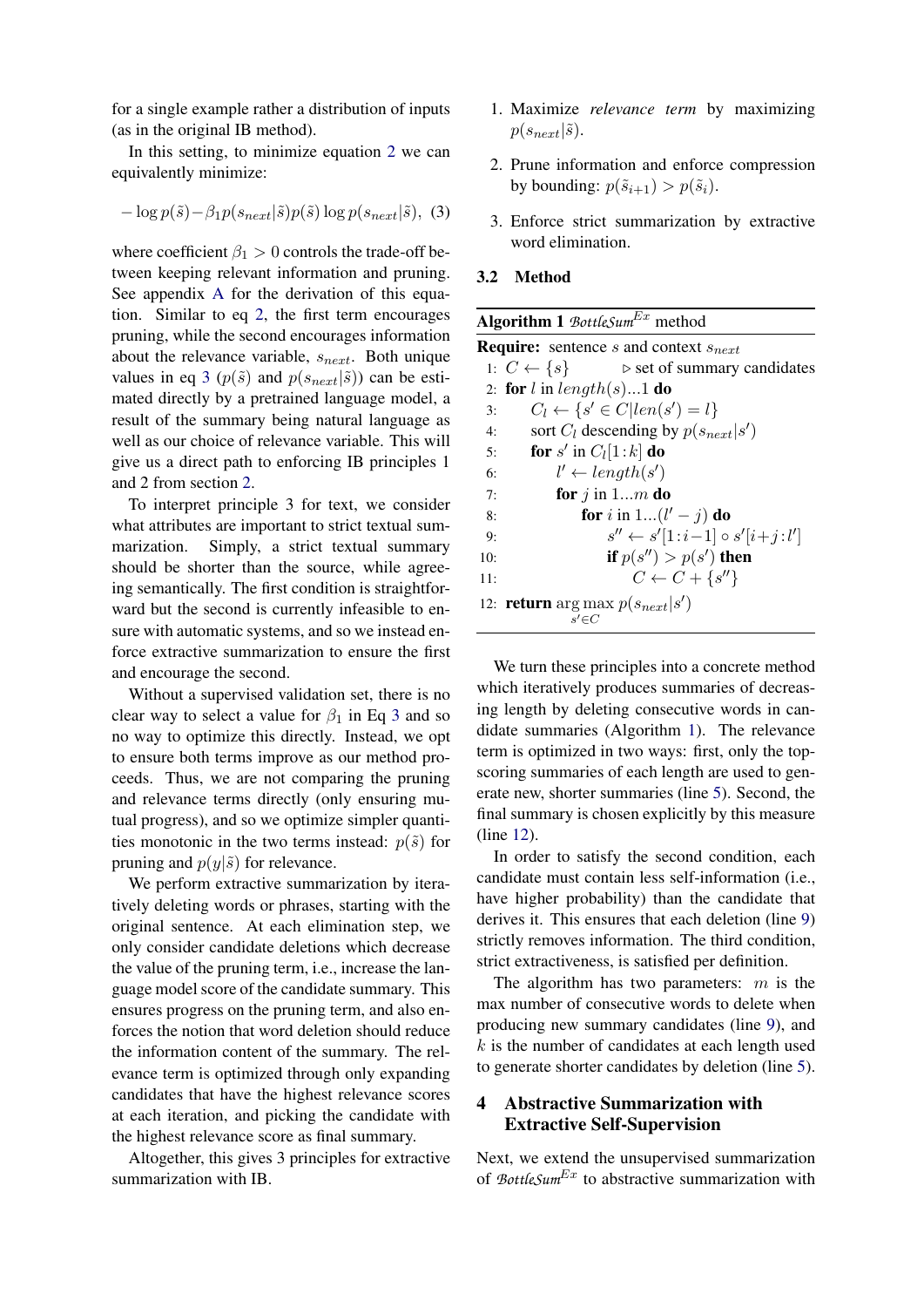*BottleSum<sup>Self</sup>*, based on a straightforward technique for self-supervision. Simply, a large corpus of unsupervised summaries is generated with *BottleSum*Ex using a strong language model, then the same language model is tuned to produce summaries from source sentences on that dataset.

The conceptual goal of  $BottleSum<sup>Self</sup>$  is to use *BottleSum*<sup>Ex</sup> as a guide to learn the notion of information relevance as expressed through IB, but in a way that (a) removes the restriction of extractiveness, to produce more natural outputs and (b) learns an explicit compression function not requiring a next sentence for decoding.

### 4.1 Extractive Dataset

The first step of *BottleSum<sup>Self</sup>* is to produce a large-scale dataset for self-supervision using the *BottleSum*<sup>Ex</sup> method set out in [§3.2.](#page-3-3) The only requirement for the input corpus is that next sentences need to be available.

In our experiments, we generate a corpus of 100,000 sentence-summary pairs with *BottleSum*<sup>Ex</sup>, using the same parameter settings as in section [3.](#page-2-1) The resulting summaries have an average compression ratio (by character length) of approximately 0.55.

### 4.2 Abstractive Fine-tuning

The second step of *BottleSum<sup>Self</sup>* is fine-tuning the language model on its extractive summary dataset. The tuning data is formed by concatenating source sentences with generated summaries, separated by a delimiter and followed by an end token. The model (GPT-2) is fine-tuned with a simple language modeling objective over the full sequence.

As a delimiter, we use  $TL;DR:$ , following [Radford et al.](#page-9-10) [\(2019\)](#page-9-10) who found that this induces summarization behavior in GPT-2 even without tuning. We use a tuning procedure closely related to [Radford et al.](#page-9-11) [\(2018\)](#page-9-11), training for 10 epochs. We take the trained model weights that minimize loss on a held-out set of 7000 extractive summaries.

To generate from this model, we use a standard beam search decoder, keeping the top candidates at each iteration. Unless otherwise specified, assume we use a beam size of 5. We restrict produced summaries to be at least 5 tokens long, and no longer than the source sentence.

### <span id="page-4-0"></span>5 Experiments

We evaluate our *BottleSum* methods using both automatic metrics and human evaluation. We find our methods dominant over a range of baselines in both categories.

### 5.1 Setup

We evaluate our methods and baselines using automatic ROUGE metrics (1,2,L) on the DUC-2003 and DUC-2004 datasets [\(Over et al.,](#page-9-12) [2007\)](#page-9-12), similar to the evaluation used by [Baziotis et al.](#page-9-9) [\(2019\)](#page-9-9). DUC-2003 and DUC-2004 consist of 624 and 500 sentence-summary pairs respectively. Sentences are taken from newstext, and each summary consists of 4 human-written reference summaries capped at 75 bytes. We recover next-sentences from DUC articles for *BottleSum<sup>Ex</sup>*.

We also employ human evaluation as a point of comparison between models. This is both to combat known issues with ROUGE metrics [\(Schluter,](#page-9-13) [2017\)](#page-9-13) and to experiment beyond limited supervised domains. Studying unsupervised methods allows for comparison over a much wider range of data where training summary pairs are not available, which we take advantage of here by summarizing sentences from the non-anonymized CNN corpus [\(Hermann et al.,](#page-9-3) [2015;](#page-9-3) [Nallapati et al.,](#page-9-2) [2016;](#page-9-2) [See et al.,](#page-9-14) [2017\)](#page-9-14).

We use Amazon Mechanical Turk (AMT) for human evaluation, summarizing on 100 sentences sampled from a held out set. Evaluation between systems is primarily done as a pairwise comparison between *BottleSum* models and baselines, over 3 attributes: coherence, conciseness, and agreement with the input. AMT workers are then asked to make a final judgement of which summary has higher overall quality. Each comparison is done by 3 different workers. Results are aggregated across workers and examples.

### 5.2 Models

In both experiments, *BottleSum<sup>Ex</sup>* is executed as described in section [3.2.](#page-3-3) In experiments on DUC datasets, next-sentences are recovered from original news sources, while we limit test sentences in the CNN dataset to those with an available nextsentence (this includes over 95% of sentences). We set parameter  $k = 1$  (i.e. expand a single candidate at each step) with up to  $m = 3$  consecutive words deleted per expansion. GPT-2 (small) is used as the method's pretrained language model,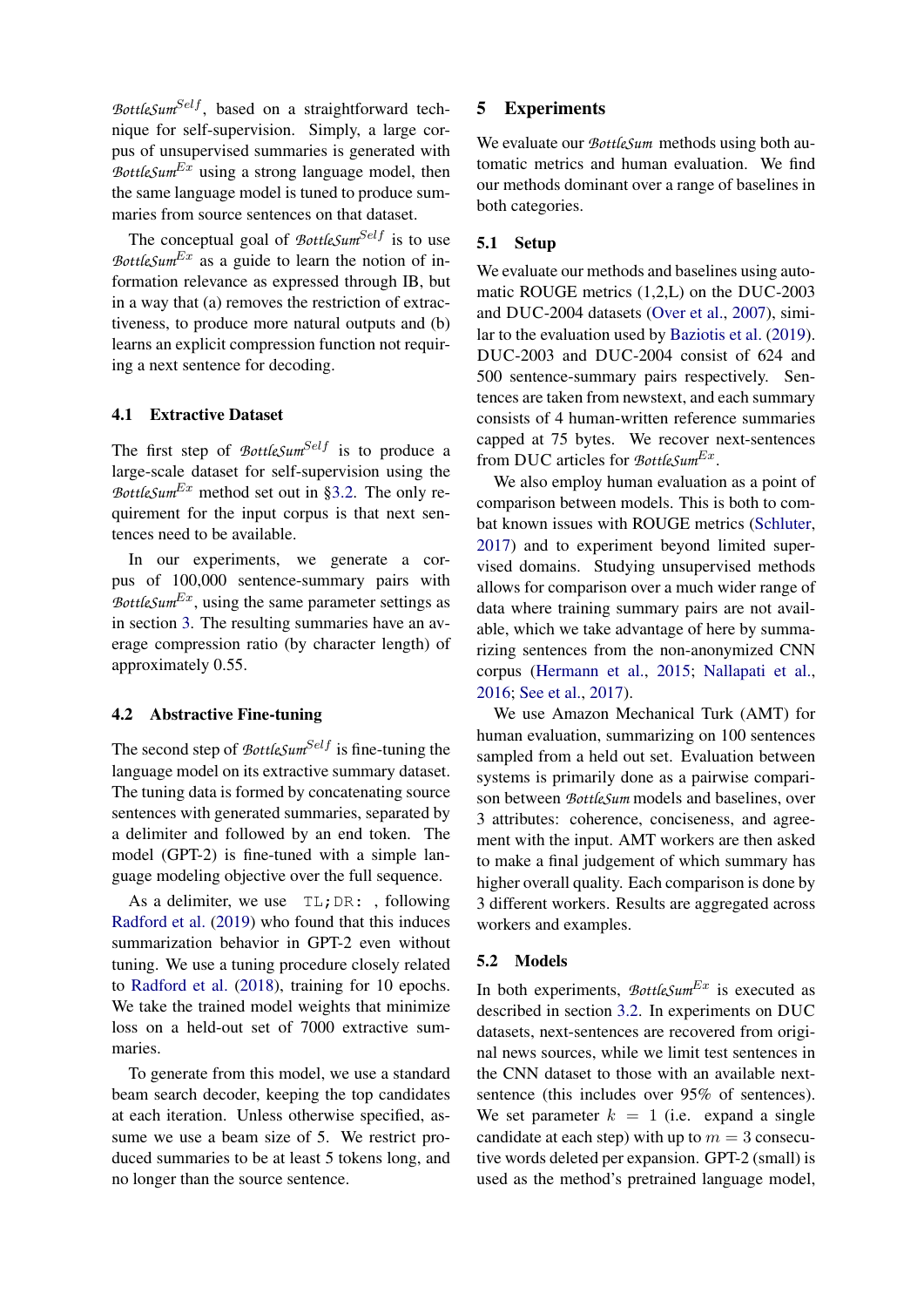with no task-specific tuning. To clarify, the only difference between how *BottleSum*<sup>Ex</sup> runs on the datasets tested here is the input sentences; no dataspecific learning is required.

As with  $BottleSum<sup>Ex</sup>$ , we use GPT-2 (small) as the base for *BottleSum<sup>Self</sup>*. To produce sourcesummary pairs for self supervision, we generate over 100,000 summaries using *BottleSum*Ex with the parameters above, on both the Gigaword sentence dataset (for automatic evaluation) and CNN training set (for human evaluation). *BottleSum<sup>Self</sup>* is tuned on the respective set for 10 epoch with a procedure similar to [Radford et al.](#page-9-10) [\(2019\)](#page-9-10). When generating summaries, *BottleSum<sup>Self</sup>* uses beamsearch with beam size of 5, and outputs constrained to be at least 5 tokens long.

We include a related model,  $\text{Recon}^{Ex}$  as a simple autoencoding baseline comparable in setup to *BottleSum*<sup>Ex</sup>. Recon<sup>Ex</sup> follows the procedure of *BottleSum*<sup>Ex</sup>, but replaces the next-sentence with the source sentence. This aims to take advantage of the tendency of language models to semantically repeat in to substitute the Information Bottleneck objective in *BottleSum*Ex with a reconstruction-inspired loss. While this is not a perfect autoencoder by any means, we include it to probe the role of the next-sentence in the success of *BottleSum*Ex, particularly compared to a reconstructive method. As  $\text{Recon}^{Ex}$  tends to have a best reconstructive loss by retaining the entire source as its summary, we constrain its length to be as close as possible to the *BottleSum<sup>Ex</sup>* summary for the same sentence.

As an unsupervised neural baseline, we include  $SEQ<sup>3</sup>$  [\(Baziotis et al.,](#page-9-9) [2019\)](#page-9-9), which is trained with an autoencoding objective paired with a topic loss and language model prior loss.  $SEQ<sup>3</sup>$  had the highest comparable unsupervised results on the DUC datasets that we are aware of, which we cite directly. For human evaluation, we retrained the model with released code on the training portion of the CNN corpus.

We use the ABS model of [Rush et al.](#page-9-1) [\(2015\)](#page-9-1) as a baseline for automatic and human evaluation. For automatic evaluation, this model is the best published supervised result we are aware of on the DUC-2003 dataset, and we include it as a point of reference for the gap between supervised and unsupervised performance. We cite their results directly. For human evaluation, this model demonstrates the performance gap for out-

<span id="page-5-0"></span>

| Method                                                                            | $R-1$                            | $R-2$                        | $R-I.$                          |
|-----------------------------------------------------------------------------------|----------------------------------|------------------------------|---------------------------------|
| Supervised<br><b>ABS</b><br>Li et al. (2017)                                      | 28.18<br>31.79                   | 8.49<br>10.75                | 23.81<br>27.48                  |
| Unsupervised<br>PREFIX<br><b>INPUT</b><br>SEQ <sup>3</sup><br>$\text{Recon}^{Ex}$ | 20.91<br>22.18<br>22.13<br>21.97 | 5.52<br>6.30<br>6.18<br>5.70 | 18.20<br>19.33<br>19.3<br>18.81 |
| BottleSum $^{Ex}$<br>BottleSum $^{Self}$                                          | 22.85<br>22.30                   | 5.71<br>5.84                 | 19.87<br>19.60                  |

<span id="page-5-1"></span>Table 1: Averaged ROUGE on the DUC-2004 dataset

| Method                    | $R-1$ | $R-2$ | $R-I$ . |
|---------------------------|-------|-------|---------|
| Supervised                |       |       |         |
| <b>ABS</b>                | 28.48 | 8.91  | 23.97   |
| Unsupervised              |       |       |         |
| PREFIX                    | 21.14 | 6.35  | 18.74   |
| <b>INPUT</b>              | 20.83 | 6.15  | 18.44   |
| $\rm{SEO}^3$              | 20.90 | 6.08  | 18.55   |
| $\text{Recon}^{Ex}$       | 21.11 | 5.77  | 18.33   |
| BottleSum $^{Ex}$         | 21.80 | 5.63  | 19.19   |
| BottleSum <sup>Self</sup> | 21.54 | 5.93  | 18.96   |
|                           |       |       |         |

Table 2: Averaged ROUGE on the DUC-2003 dataset

of-domain summarization. Specifically, it requires supervision (unavailable for the CNN dataset), and so we use the model as originally trained on the Gigaword sentence dataset. This constitutes a significant domain-shift from the first-sentences of articles with limited vocabulary to arbitrary article sentences with diverse vocabulary.

We include the result of [Li et al.](#page-9-15) [\(2017\)](#page-9-15) on DUC-2004, who achieved the best supervised performance we are aware of. This is intended as a point of reference for supervised performance.

Finally, for automatic metrics we include common baseline PREFIX, the first 75 bytes of the source sentence. To take into account lack of strict length constraints and possible bias of ROUGE towards longer sequences, we include INPUT, the full input sentence. Because our model is extractive, we know its outputs will be no longer than the input, but may exceed the length of other methods/baselines.

### 5.3 Results

In automatic evaluation, we find *BottleSum<sup>Ex</sup>* achieves the highest R-1 and R-L scores for unsupervised summarization on both datasets. This is promising in terms of the effectiveness of the Information Bottleneck (IB) as a framework.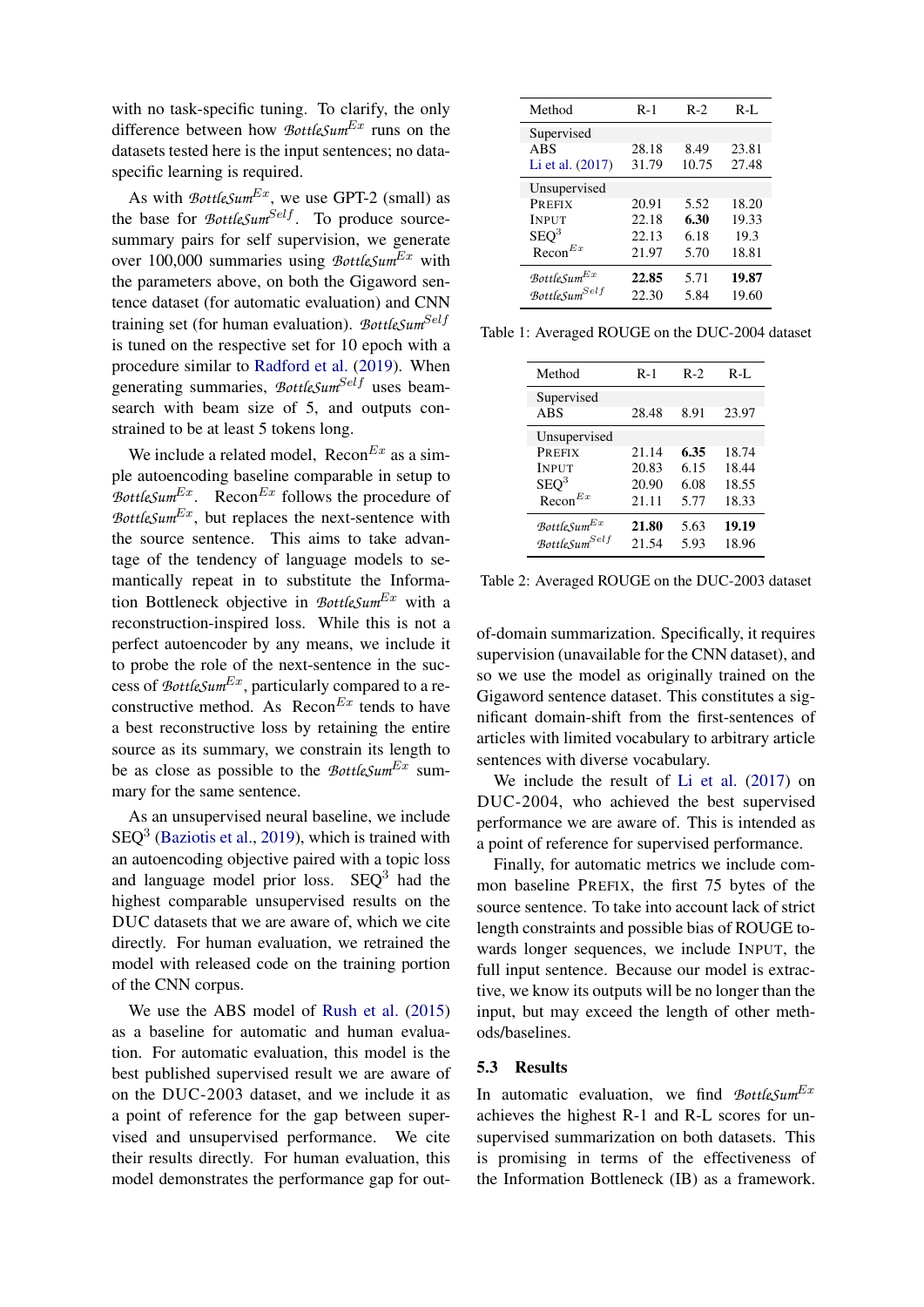<span id="page-6-1"></span>

| Source                                                                                                                                                                                              | ABS                                                                                                                   | SEQ <sup>3</sup>                                                                                     | ReconEx                                                                                                                  | BottleSum <sup>Ex</sup>                                                                                                   | <b>BottleSumSelf</b>                                                                                                           |
|-----------------------------------------------------------------------------------------------------------------------------------------------------------------------------------------------------|-----------------------------------------------------------------------------------------------------------------------|------------------------------------------------------------------------------------------------------|--------------------------------------------------------------------------------------------------------------------------|---------------------------------------------------------------------------------------------------------------------------|--------------------------------------------------------------------------------------------------------------------------------|
| Okari, for instance, told CNN that<br>he saw about 200 people sitting<br>in the scorching mid-90-degree<br>heat Thursday in a corner of a<br>Garissa airstrip, surrounded by<br>military officials. | witnesses tell cnn he<br>saw a corner in the<br>south africa 's heat ( for<br>use of boston globe                     | officials for, told cnn<br>that cnn was people<br>who about sitting on the<br>in the okari, instance | Okari saw the scorching<br>mid-90-degree heat<br>Thursday in a Garissa<br>airstrip, surrounded by<br>military officials. | Okari, told CNN he saw<br>about 200 people in the<br>scorching corner of<br>Garissa airstrip.<br>surrounded by officials. | For instance, told CNN he<br>saw about 200 people<br>sitting in the scorching<br>mid-90-degree heat in a<br>Garissa airstrip,. |
| Griner told The Daily Dot that her<br>husband was diagnosed with<br>kidney disease in 2006 and<br>sufferedcomplete kidney failure<br>three years later.                                             | kidney disease patient 's<br>husband dies at age # %<br>this year (for use the<br>boston globe:                       | later the told that was<br>husband her diagnosed<br>suffered kidney surgery<br>in dot daily          | Griner was diagnosed in<br>2006 and suffered<br>complete kidney failure<br>three years later.                            | Griner told The Daily Dot<br>that her husband was<br>diagnosed with<br>complete kidney failure.                           | Fletcher told The Daily<br>Dot that her husband<br>was diagnosed with<br>kidney disease.                                       |
| But the event raises broad,<br>troubling questions about how<br>often such incidents take place<br>without the benefit of a third-<br>party recording.                                              | new york) raises<br>questions about safety<br>of third-party recording<br>but does n't know how<br>to question itself | third-party event the,<br>about questions<br>troubling how the such<br>often broad raises            | But the event raises<br>broad, troubling<br>questions about<br>recording                                                 | But raises broad.<br>troubling questions<br>about how incidents<br>take place.                                            | The event raises troubling<br>questions about how<br>often such incidents take<br>place without the benefit<br>of recording    |

Figure 2 Figure 2: Representative example generations from the summarization systems compared  $\sim$ 

<span id="page-6-0"></span>

| <b>Models</b>                 |                     |           | <b>Attributes</b> |           |        | <b>Overall</b> |       |
|-------------------------------|---------------------|-----------|-------------------|-----------|--------|----------------|-------|
| Model                         | Comparison          | coherence | conciseness       | agreement | better | equal          | worse |
| BottleSum <sup>Ex</sup> vs.   | <b>ABS</b>          | $+0.45$   | $+0.48$           | $+0.52$   | 60%    | 31%            | $9\%$ |
|                               | SEQ <sup>3</sup>    | $+0.61$   | $+0.57$           | $+0.56$   | 61%    | 34%            | $5\%$ |
|                               | $\text{Recon}^{Ex}$ | $-0.05$   | $+0.01$           | $-0.05$   | 37%    | 22%            | 41\%  |
| BottleSum <sup>Self</sup> vs. | <b>ABS</b>          | $+0.47$   | $+0.39$           | $+0.48$   | 62%    | 26%            | 12%   |
|                               | SEQ <sup>3</sup>    | $+0.56$   | $+0.45$           | $+0.53$   | 65%    | 26%            | $9\%$ |
|                               | $\text{Recon}^{Ex}$ | $+0.11$   | $-0.05$           | $+0.09$   | 47%    | 14%            | 39%   |
|                               | BottleSum $^{Ex}$   | $+0.14$   | $+0.06$           | $+0.11$   | 43 $%$ | 27%            | 30%   |

Table 3: Human evaluation on 100 CNN test sentences (pairwise comparison of model outputs). Attribute scores are averaged over a scale of 1 (better), 0 (equal) and -1 (worse). We also report the overall preferences as percentages.

*BottleSum<sup>Self</sup>* achieves the second highest scores in both of these categories, further suggesting that the tuning process used here is able to capture some of this benefit. The superiority of *BottleSum* $Ex$  suggests possible benefit to having access to a relevance variable (next-sentence) to the effectiveness of IB on these datasets.

The R-2 scores for *BottleSum<sup>Ex</sup>* on both benchmark sets were lower than baselines, possibly due to a lack of fluency in the outputs of the extractive approach used. PREFIX and INPUT both copy human text directly and so should be highly fluent, while [Rush et al.](#page-9-1) [\(2015\)](#page-9-1) and [Baziotis et al.](#page-9-9) [\(2019\)](#page-9-9) have the benefit of abstractive summarization, which is less restrictive in word order. Further, the fact that *BottleSum<sup>Self</sup>* is abstractive and surpasses R-2 scores of both new extractive methods tested here ( $\mathcal{B}ottleSum^{Ex}$ , Recon<sup>Ex</sup>) supports this idea. Recon $^{Ex}$ , also extractive, has similar R-2 scores to *BottleSum<sup>Ex</sup>*.

The performance of Recon $^{Ex}$ , our simple reconstructive baseline, is mixed. It does succeed to some extent (e.g. surpassing R-1 for all other baselines but PREFIX on DUC-2003) but not as consistently as either *BottleSum* method. This suggests that while some benefit may come from the extractive process of *BottleSum<sup>Ex</sup>* alone (which Recon $Ex$  shares), there is significant benefit to using a strong relevance variable (specifically in contrast to a reconstructive loss).

Next, we consider model results on human evaluation. *BottleSum<sup>Self</sup>* and *BottleSum<sup>Ex</sup>* both show reliably stronger performance compared to models from related work (ABS and  $SEQ<sup>3</sup>$  in Table [3\)](#page-6-0). While  $BottleSum<sup>Self</sup>$  seems superior to  $\text{Recon}^{Ex}$ other than in conciseness (in accordance with their compression ratios in Table [4\)](#page-7-0), *BottleSum*Ex appears roughly comparable to  $\text{Recon}^{Ex}$  and slightly inferior to *BottleSum<sup>Self</sup>*.

The inversion of dominance between *BottleSum*Ex and *BottleSum*Self on automatic and human evaluation may cast light on competing advantages. *BottleSum*Ex captures reference summaries more effectively, while BottleSum<sup>Self</sup>, through a combination of abstractivness and learning a cohesive underlying mechanism of summarization, writes more favorable summaries for a human audience. Further analysis and accounting for known limitations of ROUGE metrics may clarify these competing advantages.

In comparing these models, there are also practical considerations (summarized in table [5\)](#page-8-0). ABS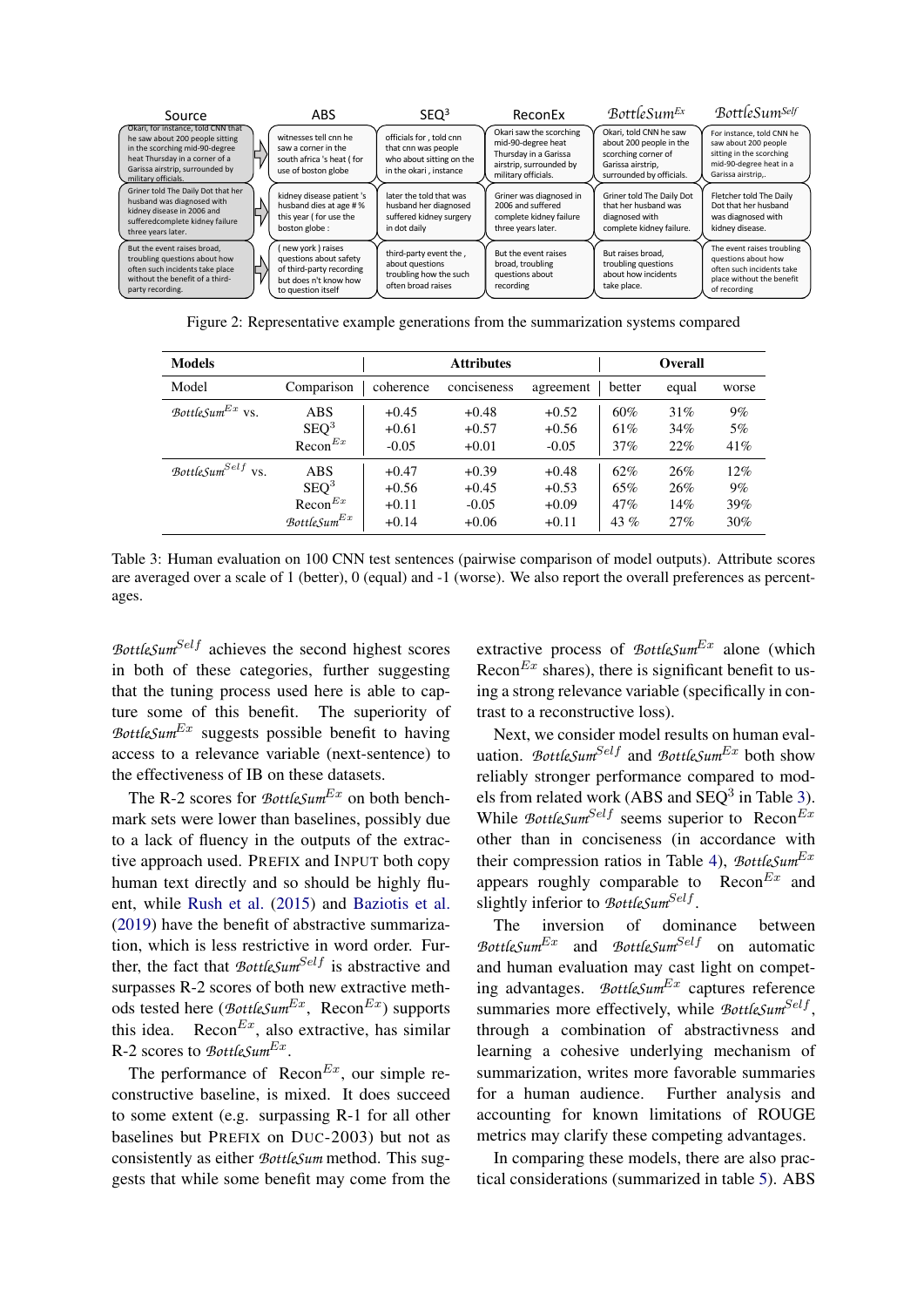can be quite effective, but requires learning on a large supervised training set (as demonstrated by its poor out-of-domain performance in Table [3\)](#page-6-0). While  $SEQ<sup>3</sup>$  is unsupervised, it still needs extensive training on a large corpus of in-domain text. *BottleSum*Ex, whose outputs were preferred over both by humans, requires neither of these. Given a strong pretrained language model (GPT-2 small is used here) it only requires a source and nextsentence to summarize. BottleSum<sup>Self</sup> requires indomain text for self-supervision, but its superior performance by human evaluation and summarization without next-sentence are clear advantages. Further, its beam-search decoding is more computationally efficient than *BottleSum<sup>Ex</sup>*, which requires evaluating conditional next-sentence perplexity over a large grid of extractive summary candidates.

Another difference from *BottleSum*<sup>Ex</sup> is the ability of *BottleSum<sup>Self</sup>* to be abstractivene (Table [4\)](#page-7-0). Other baselines have a higher degree of abstractiveness than  $BottleSum<sup>Self</sup>$ , but this can be misleading. Consider the examples in figure [2.](#page-6-1) While many of the phrases introduced by other models are technically abstractive, they are often off-topic and confusing.

This hints at an advantage of *BottleSum* methods. In only requiring the base model to be a (tunable) language model, they are architectureagnostic and can incorporate as powerful a language model as is available. Here, incorporating GPT-2 (small) carries benefits like strong pretrained weights and robust vocabulary handling by byte pair encoding, allowing them to process the diverse language of the non-anonymized CNN corpus with ease. The specific benefits of GPT-2 are less central, however; any such language model could be used for *BottleSum<sup>Ex</sup>* immediately, and *BottleSum<sup>Self</sup>* with some tuning. This is in contrast architecture-specific models like ABS and  $SEQ<sup>3</sup>$ , which would require significant restructuring to fully incorporate a new model.

As a first work to study the Information Bottleneck principle for unsupervised summarization, our results suggest this is a promising direction for the field. It yielded two methods with unique performance benefits (Table [1,](#page-5-0) [2,](#page-5-1) [3\)](#page-6-0) and practical advantages (table [5\)](#page-8-0). We believe this concept warrants further exploration in future work.

<span id="page-7-0"></span>

| Model                         | Abstractive<br>Tokens % | Compression<br>Ratio $%$ |
|-------------------------------|-------------------------|--------------------------|
| $\mathcal B$ ottleSum $^{Ex}$ |                         | 51                       |
| $\text{Recon}^{Ex}$           |                         | 52                       |
| BottleSum <sup>Self</sup>     | 5.8                     | 56                       |
| SEQ <sup>3</sup>              | 12.6                    | 58                       |
| <b>ABS</b>                    | 60.4                    | 64                       |

Table 4: Abstractiveness and compression of CNN summaries. Abstractiveness is omitted for strictly extractive approaches

### 6 Related Work

### 6.1 Sentence Compression and Summarization

[Rush et al.](#page-9-1) [\(2015\)](#page-9-1) first proposed abstractive sentence compression with neural sequence to sequence models, trained on a large corpus of headlines with the first sentences of articles as supervision. This followed early work on approaching headline generation as statistical machine translation [\(Banko et al.,](#page-9-16) [2000\)](#page-9-16). Subsequently, recurrent neural networks with pointer-generator decoders became standard for this task, and focus shifted to the document-level [\(Nallapati et al.,](#page-9-2) [2016;](#page-9-2) [See](#page-9-14) [et al.,](#page-9-14) [2017\)](#page-9-14).

Pointer-based neural models have also been proposed for extractive summarization [\(Cheng and](#page-9-17) [Lapata,](#page-9-17) [2016\)](#page-9-17). The main limitations of this approach are that the training data is constructed heuristically, covering a specific type of sentence summarization (headline generation). Thus, these supervised models do not generalize well to other kinds of sentence summarization or domains. In contrast, our method is applicable to any domain for which example inputs are available in context.

#### 6.2 Unsupervised Summarization

[Miao and Blunsom](#page-9-7) [\(2016\)](#page-9-7) framed sentence compression as an autoencoder problem, where the compressed sentence is a latent variable from which the input sentence is reconstructed. They proposed extractive and pointer-generator models, regularizing the autoencoder with a language model to encourage compression and optimizing with the REINFORCE algorithm. While their extractive model does not require supervision, results are only reported for semi-supervised training, using less supervised data than purely supervised training. [Fevry and Phang](#page-9-8) [\(2018\)](#page-9-8) applied denoising autoencoders to fully unsupervised summarization, while [Wang and Lee](#page-10-0) [\(2018\)](#page-10-0)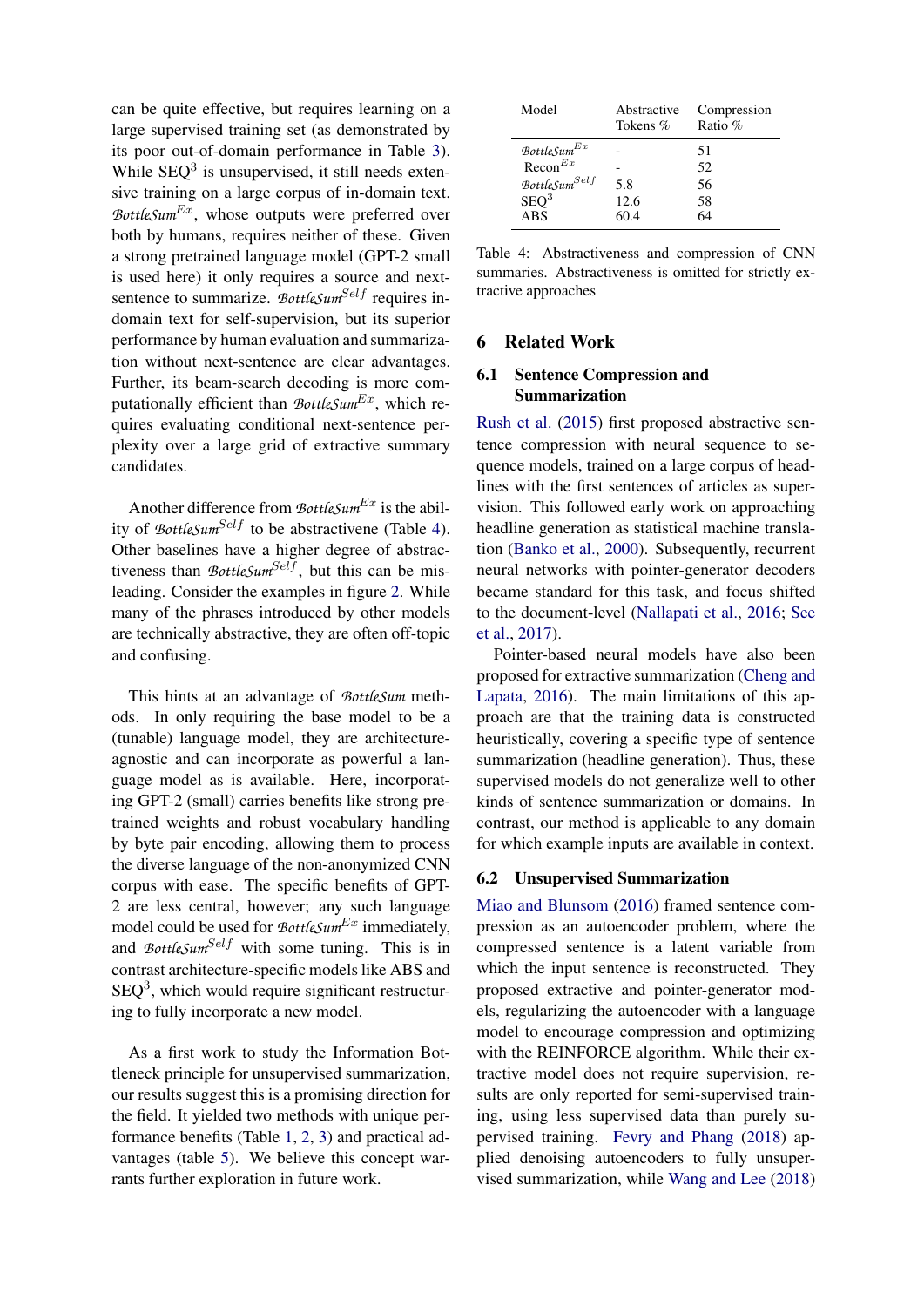<span id="page-8-0"></span>

| <b>Model</b><br><b>Name</b>                    | archi-<br>Model<br>tecture                                                            | Data for training                                                            | Data for summa-<br>rizing               | When to use                                                                                                                                      |
|------------------------------------------------|---------------------------------------------------------------------------------------|------------------------------------------------------------------------------|-----------------------------------------|--------------------------------------------------------------------------------------------------------------------------------------------------|
| ABS (Rush<br>et al., $2015$ )                  | Seq2Seq                                                                               | Large scale, paired<br>source-summaries<br>(supervised)                      | source sentence                         | Large scale supervised training set available                                                                                                    |
| SEQ <sup>3</sup><br>(Baziotis<br>et al., 2019) | Seq2Seq2Seq                                                                           | Large scale, un-<br>supervised source<br>sentences                           | source sentence                         | Large scale unsupervised (no summaries) data<br>available, without next-sentences                                                                |
| $\mathcal B$ ottle $\mathcal S$ um $^{Ex}$     | Pre-trained LMs                                                                       | No training<br>data<br>needed                                                | sentence<br>source<br>and next-sentence | No training data available, and next-sentences<br><i>are</i> available for sentences to summarize.                                               |
| $\mathcal B$ ottle $\mathcal S$ um $^{Self}$   | Pre-trained LMs<br>(fined-tuned)<br>data from<br>on<br>$\mathcal{B}ott le Sum^{Ex}$ ) | Large scale, un-<br>supervised source<br>with<br>sentences<br>next sentences | source sentence                         | Large scale unsupervised (no summaries) data<br>available, with next-sentences and/or no next-<br>sentences available for sentences to summarize |

Table 5: Comparison of sentence summarization methods.

proposed an autoencoder with a discriminator for distinguising well-formed and ill-formed compressions in a Generative Adversarial Network (GAN) setting, instead of using a language model. However, their discriminator was trained using unpaired summaries, so while they beat purely unsupervised approaches like ours their results are not directly comparable. Recently [Baziotis et al.](#page-9-9) [\(2019\)](#page-9-9) proposed a differentiable autoencoder using a gumbel-softmax to represent the distribution over summaries. The model is trained with a straight-through estimator as an alternative to reinforcement learning, obtaining better results on unsupervised summarization. All of these approaches have in common autoencoder-based training, which we argue does not naturally capture information relevance for summarization.

Recently, [Zhou and Rush](#page-10-1) [\(2019\)](#page-10-1) introduced a promising method for summarization using contextual matching with pretrained language models. While contextual matching requires pretrained language models to generate contextual vectors, *BottleSum* methods do not have specific architectural constraints. Also, like [Wang and Lee](#page-10-0) [\(2018\)](#page-10-0) it trains with unpaired summaries and so is not directly comparable to us.

### 6.3 Mutual Information for Unsupervised Learning

We take inspiration from an exciting direction leveraging mutual information for unsupervised learning. Recent work in this area has seen success in natural language tasks [\(McAllester,](#page-9-18) [2018;](#page-9-18) [van den Oord et al.,](#page-9-19) [2018\)](#page-9-19), as well as computer vision [\(Bachman et al.,](#page-9-20) [2019;](#page-9-20) [Hjelm et al.,](#page-9-21) [2019\)](#page-9-21) by finding novel ways to measure and optimize mu-

tual information. Within this context, our work is a further example suggesting mutual information is an important element stimulating progress in unsupervised learning and modelling.

# 7 Conclusion

We have presented *BottleSum<sup>Ex</sup>*, an unsupervised extractived approach to sentence summarization, and extended this to *BottleSum<sup>Self</sup>*, a selfsupervised abstractive approach. BottleSum $^{Ex}$ . which can be applied without any training, achieves competitive performance on automatic and human evaluations, compared to unsupervised baselines. *BottleSum<sup>Self</sup>*, trained on a new domain, obtains stronger performance by human evaluation than unsupervised baselines as well as *BottleSum*<sup>Ex</sup>. Our results show that the Information Bottleneck principle, by encoding a more appropriate notion of relevance than autoencoders, offers a promising direction for progress on unsupervised summarization.

# 8 Acknowledgments

We thank anonymous reviewers for many helpful comments. This research is supported in part by the Natural Sciences and Engineering Research Council of Canada (NSERC) (funding reference number 401233309), NSF (IIS-1524371), DARPA CwC through ARO (W911NF15-1-0543), Darpa MCS program N66001-19-2-4031 through NIWC Pacific (N66001-19-2-4031), Samsung AI Research, and Allen Institute for AI.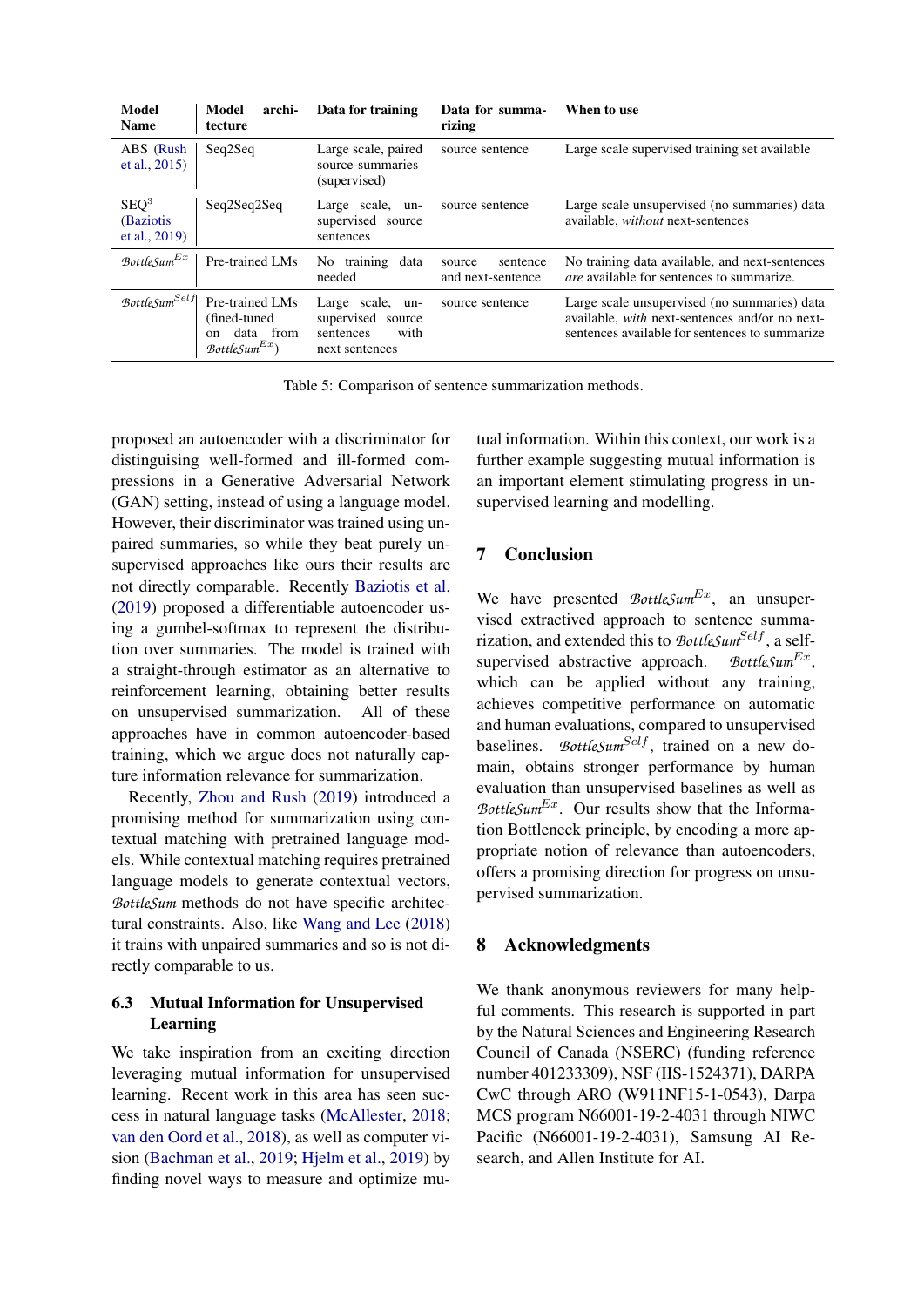### References

- <span id="page-9-4"></span>Mikel Artetxe, Gorka Labaka, Eneko Agirre, and Kyunghyun Cho. 2017. [Unsupervised neural ma](http://arxiv.org/abs/1710.11041)[chine translation.](http://arxiv.org/abs/1710.11041) *CoRR*, abs/1710.11041.
- <span id="page-9-20"></span>Philip Bachman, R. Devon Hjelm, and William Buchwalter. 2019. Learning representations by maximizing mutual information across views. *ArXiv*, abs/1906.00910.
- <span id="page-9-16"></span>Michele Banko, Vibhu O. Mittal, and Michael J. Witbrock. 2000. [Headline generation based on statisti](https://doi.org/10.3115/1075218.1075259)[cal translation.](https://doi.org/10.3115/1075218.1075259) In *Proceedings of the 38th Annual Meeting of the Association for Computational Linguistics*, pages 318–325, Hong Kong. Association for Computational Linguistics.
- <span id="page-9-9"></span>Christos Baziotis, Ion Androutsopoulos, Ioannis Kon-stas, and Alexandros Potamianos. 2019. SEQ<sup>3</sup>[: Dif](https://arxiv.org/abs/1904.03651)[ferentiable sequence-to-sequence-to-sequence au](https://arxiv.org/abs/1904.03651)[toencoder for unsupervised abstractive sentence](https://arxiv.org/abs/1904.03651) [compression.](https://arxiv.org/abs/1904.03651) In *Proceedings of the Conference of the North American Chapter of the Association for Computational Linguistics: Human Language Technologies (NAACL:HLT)*, Minneapolis, USA. To appear.
- <span id="page-9-17"></span>Jianpeng Cheng and Mirella Lapata. 2016. [Neural](https://doi.org/10.18653/v1/P16-1046) [summarization by extracting sentences and words.](https://doi.org/10.18653/v1/P16-1046) In *Proceedings of the 54th Annual Meeting of the Association for Computational Linguistics (Volume 1: Long Papers)*, pages 484–494, Berlin, Germany. Association for Computational Linguistics.
- <span id="page-9-8"></span>Thibault Fevry and Jason Phang. 2018. [Unsuper](https://www.aclweb.org/anthology/K18-1040)[vised sentence compression using denoising auto](https://www.aclweb.org/anthology/K18-1040)[encoders.](https://www.aclweb.org/anthology/K18-1040) In *Proceedings of the 22nd Conference on Computational Natural Language Learning*, pages 413–422, Brussels, Belgium. Association for Computational Linguistics.
- <span id="page-9-3"></span>Karl Moritz Hermann, Tomas Kocisky, Edward Grefenstette, Lasse Espeholt, Will Kay, Mustafa Suleyman, and Phil Blunsom. 2015. [Teaching ma](https://papers.nips.cc/paper/5945-teaching-machines-to-read-and-comprehend.pdf)[chines to read and comprehend.](https://papers.nips.cc/paper/5945-teaching-machines-to-read-and-comprehend.pdf) In *Advances in neural information processing systems*, pages 1693– 1701.
- <span id="page-9-21"></span>Devon Hjelm, Alex Fedorov, Samuel Lavoie-Marchildon, Karan Grewal, Phil Bachman, Adam Trischler, and Yoshua Bengio. 2019. [Learning deep](https://www.microsoft.com/en-us/research/publication/learning-deep-representations-by-mutual-information-estimation-and-maximization/) [representations by mutual information estimation](https://www.microsoft.com/en-us/research/publication/learning-deep-representations-by-mutual-information-estimation-and-maximization/) [and maximization.](https://www.microsoft.com/en-us/research/publication/learning-deep-representations-by-mutual-information-estimation-and-maximization/) In *ICLR 2019*. ICLR.
- <span id="page-9-5"></span>Yann LeCun. 2018. Self-supervised learning: could machines learn like humans? [https://www.](https://www.youtube.com/watch?v=7I0Qt7GALVk) [youtube.com/watch?v=7I0Qt7GALVk](https://www.youtube.com/watch?v=7I0Qt7GALVk).
- <span id="page-9-15"></span>Piji Li, Wai Lam, Lidong Bing, and Zihao Wang. 2017. [Deep recurrent generative decoder for abstractive](https://doi.org/10.18653/v1/D17-1222) [text summarization.](https://doi.org/10.18653/v1/D17-1222) In *Proceedings of the 2017 Conference on Empirical Methods in Natural Language Processing*, pages 2091–2100, Copenhagen, Denmark. Association for Computational Linguistics.
- <span id="page-9-18"></span>David McAllester. 2018. [Information theoretic co](http://arxiv.org/abs/1802.07572)[training.](http://arxiv.org/abs/1802.07572)
- <span id="page-9-7"></span>Yishu Miao and Phil Blunsom. 2016. [Language as a](https://doi.org/10.18653/v1/D16-1031) [latent variable: Discrete generative models for sen](https://doi.org/10.18653/v1/D16-1031)[tence compression.](https://doi.org/10.18653/v1/D16-1031) In *Proceedings of the 2016 Conference on Empirical Methods in Natural Language Processing*, pages 319–328, Austin, Texas. Association for Computational Linguistics.
- <span id="page-9-2"></span>Ramesh Nallapati, Bowen Zhou, Cicero dos Santos, Caglar Gulcehre, and Bing Xiang. 2016. [Ab](https://www.aclweb.org/anthology/K16-1028)[stractive text summarization using sequence-to](https://www.aclweb.org/anthology/K16-1028)[sequence rnns and beyond.](https://www.aclweb.org/anthology/K16-1028) In *Proceedings of The 20th SIGNLL Conference on Computational Natural Language Learning*, pages 280–290.
- <span id="page-9-19"></span>Aäron van den Oord, Yazhe Li, and Oriol Vinyals. 2018. Representation learning with contrastive predictive coding. *ArXiv*, abs/1807.03748.
- <span id="page-9-12"></span>Paul Over, Hoa Dang, and Donna Harman. 2007. Duc in context. *Information Processing & Management*, 43(6):1506–1520.
- <span id="page-9-11"></span>Alec Radford, Karthik Narasimhan, Tim Salimans, and Ilya Sutskever. 2018. [Improving language under](https://s3-us-west-2.amazonaws.com/openai-assets/research-covers/language-unsupervised/language_understanding_paper.pdf)[standing by generative pre-training.](https://s3-us-west-2.amazonaws.com/openai-assets/research-covers/language-unsupervised/language_understanding_paper.pdf) Unpublished manuscript.
- <span id="page-9-10"></span>Alec Radford, Jeffrey Wu, Rewon Child, David Luan, Dario Amodei, and Ilya Sutskever. 2019. [Language](https://d4mucfpksywv.cloudfront.net/better-language-models/language_models_are_unsupervised_multitask_learners.pdf) [models are unsupervised multitask learners.](https://d4mucfpksywv.cloudfront.net/better-language-models/language_models_are_unsupervised_multitask_learners.pdf) Unpublished manuscript.
- <span id="page-9-1"></span>Alexander M Rush, Sumit Chopra, and Jason Weston. 2015. [A neural attention model for abstractive sen](https://www.aclweb.org/anthology/D15-1044)[tence summarization.](https://www.aclweb.org/anthology/D15-1044) In *Proceedings of the 2015 Conference on Empirical Methods in Natural Language Processing*, pages 379–389.
- <span id="page-9-13"></span>Natalie Schluter. 2017. The limits of automatic summarisation according to rouge. In *Proceedings of the 15th Conference of the European Chapter of the Association for Computational Linguistics: Volume 2, Short Papers*, pages 41–45.
- <span id="page-9-6"></span>Jurgen Schmidhuber. 1990. Making the world differentiable: On using self-supervised fully recurrent neural networks for dynamic reinforcement learning and planning in non-stationary environments (tr fki-126- 90).
- <span id="page-9-14"></span>Abigail See, Peter J. Liu, and Christopher D. Manning. 2017. [Get to the point: Summarization with pointer](https://doi.org/10.18653/v1/P17-1099)[generator networks.](https://doi.org/10.18653/v1/P17-1099) In *Proceedings of the 55th Annual Meeting of the Association for Computational Linguistics, ACL 2017, Vancouver, Canada, July 30 - August 4, Volume 1: Long Papers*, pages 1073– 1083.
- <span id="page-9-0"></span>Naftali Tishby, Fernando C. Pereira, and William Bialek. 1999. [The information bottleneck method.](https://www.cs.huji.ac.il/labs/learning/Papers/allerton.pdf) In *Proc. of the 37-th Annual Allerton Conference on Communication, Control and Computing*, pages 368–377.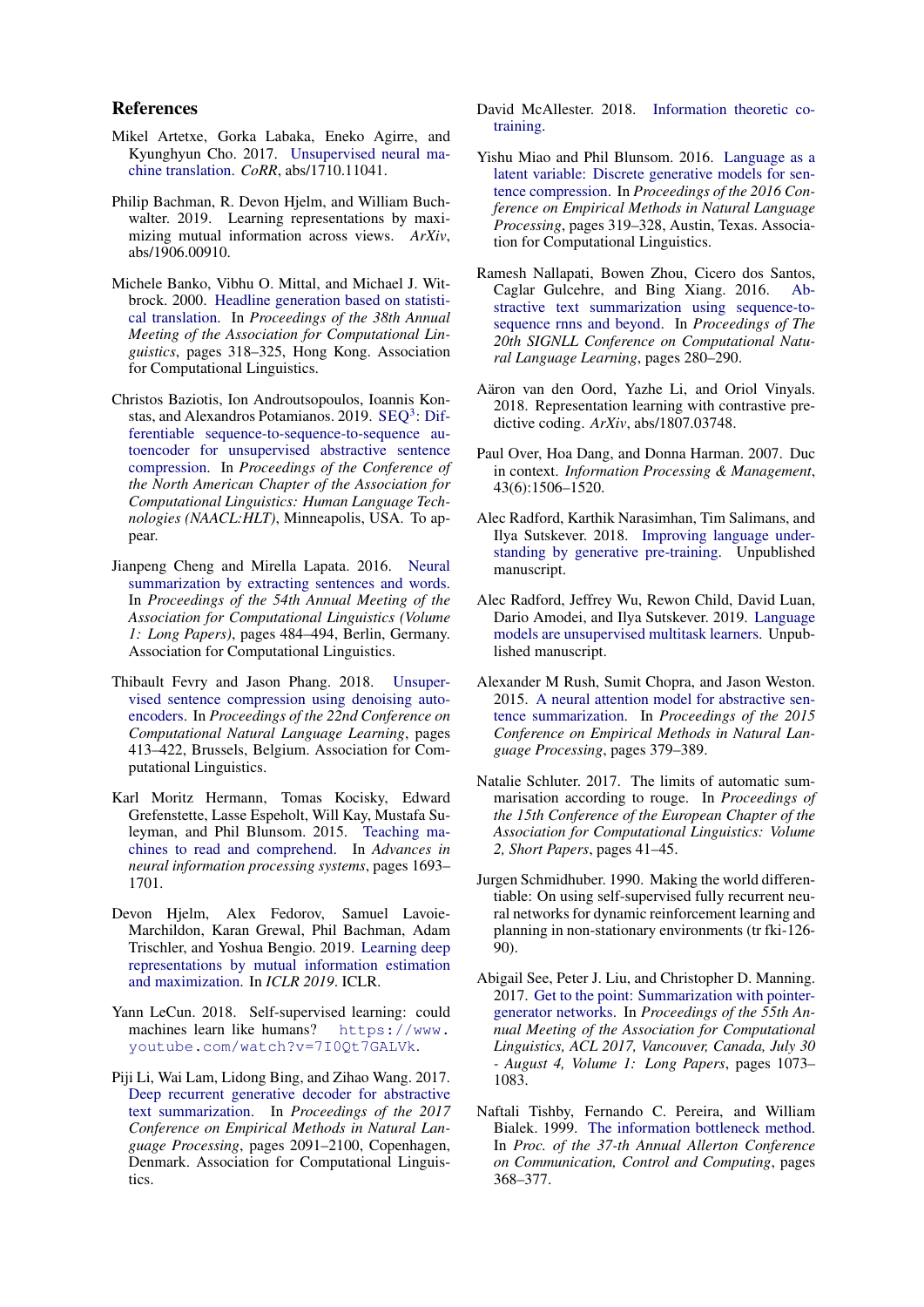- <span id="page-10-0"></span>Yaushian Wang and Hung-yi Lee. 2018. [Learning](https://www.aclweb.org/anthology/D18-1451) [to encode text as human-readable summaries using](https://www.aclweb.org/anthology/D18-1451) [generative adversarial networks.](https://www.aclweb.org/anthology/D18-1451) In *Proceedings of the 2018 Conference on Empirical Methods in Natural Language Processing*, pages 4187–4195, Brussels, Belgium. Association for Computational Linguistics.
- <span id="page-10-1"></span>Jiawei Zhou and Alexander M Rush. 2019. Simple unsupervised summarization by contextual matching. In *Proceedings of the 57th Conference of the Association for Computational Linguistics*, pages 5101– 5106.